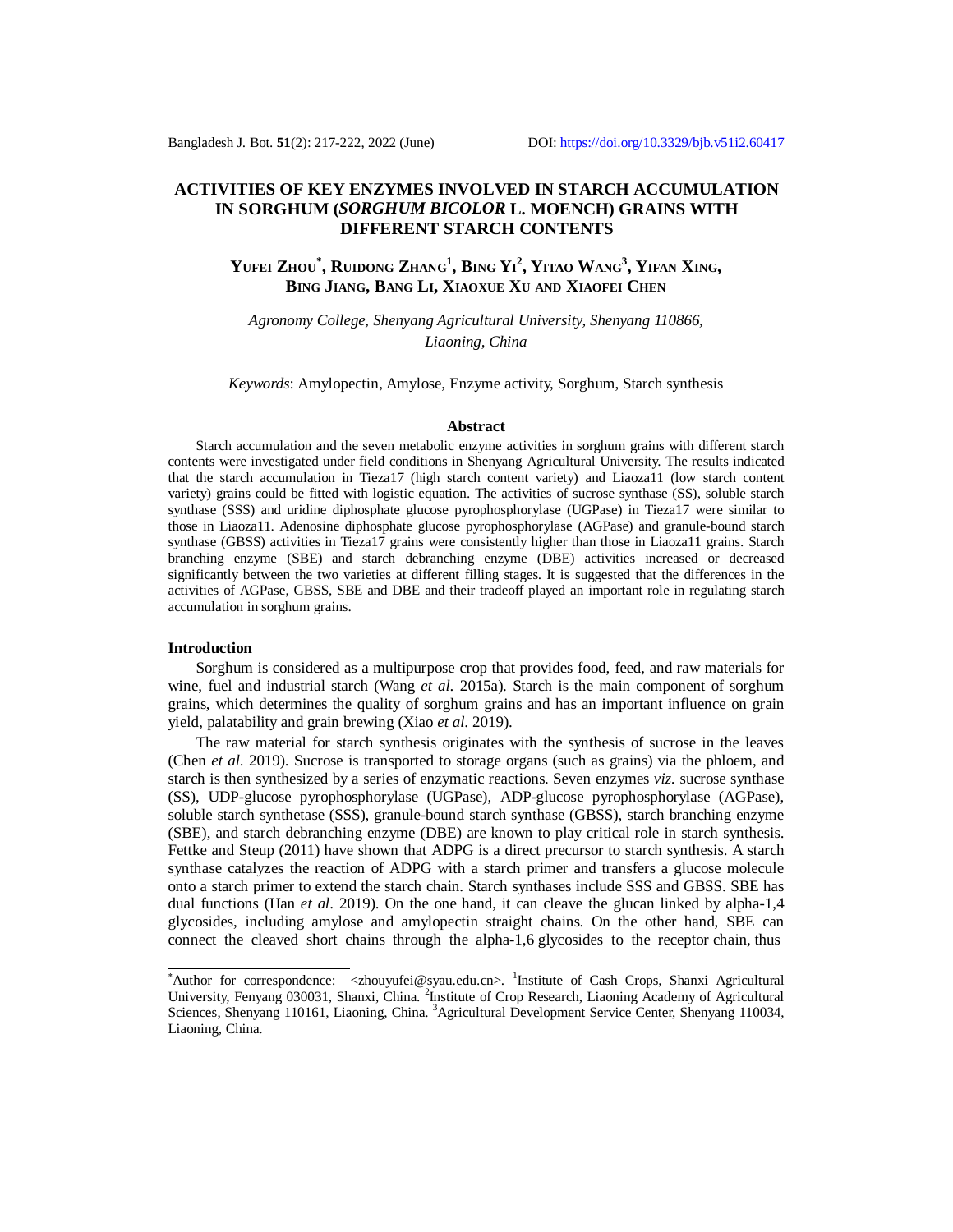forming a branched sugar chain (Zeeman *et al*. 2010). SBE is the key enzyme affecting starch composition and structure in grains. DBE, which cleaves the alpha-1,6 glycosidic bond of amylopectin, can modify the structure of starch (Park *et al*. 2014). DBE mainly hydrolyzes the branch point of the limiting dextrin or the alpha-1,6 glycosides of the branching point of amylopectin and plays an important role in the decomposition of amylopectin. Although the effects of the environment on the activity of starch synthetases have been documented (Yi *et al*. 2014), but the information on role of these key enzymes in the starch synthesis of sorghum especially with different starch contents in field condition is not available.

Thus the present study was aimed to investigate the activities of the key enzymes involved in starch biosynthesis in sorghum and determine whether and how the changes in these enzyme activities were related to starch accumulation in two sorghum varieties differing in grain starch contents. The results may provide insights into the mechanisms by which starch accumulation is regulated in sorghum.

#### **Materials and Methods**

Field experiments were conducted at the experimental base of Shenyang Agricultural University in 2012 and 2013, respectively, in a completely randomized block design with three replicates per treatment. Two sorghum varieties, Liaoza11, with a low starch content, and Tieza17, with a high starch content, were used as test materials. The plot area was  $18 \text{ m}^2$ , the row spacing was 60 cm, the plant spacing was 18.5 cm, and the planting density was 90000 plants/ha. Diammonium phosphate (225 kg/ha) was used as the base fertilizer during sowing, and urea (225 kg/ha) was applied as the top dressing at the jointing stage. The sowing date was 6 May, and the harvest date was 25 September in 2012 and 2013.

Flowering plants of uniform size and age were selected and labeled. Three panicles were sampled every 7 days after flowering, and 15 grains from the upper and middle panicles were selected and weighed. The grains were frozen with liquid nitrogen and stored in a freezer at -70°C for enzyme activity determination. The rest of the grains were kept in kraft paper bags. The grains were killed at 105°C for 1 to 2 hrs and then dried to constant weight at 80°C for the determination of starch accumulation.

The amylose content and amylopectin content in the sorghum grains were spectrophotometrically determined by the double-wavelength method (He 1985).

Total starch content  $(\%)$  = amylose content  $(\%)$  + amylopectin content  $(\%)$ 

Starch accumulation (mg/seed) = starch content (%)  $\times$  grain weight (mg/seed)

Taking the days after flowering (t) as the independent variable and starch accumulation (W) as the dependent variable, the process of starch accumulation in grains was simulated by the logistic equation:  $W=K/(1+ae^{-bt})$ , where K is the maximum value of accumulation, and a and b are parameters. Starch accumulation characteristic parameters were calculated according to the method of Yi *et al*. (2014).

The sucrose content was determined by the resorcinol method (Zhang *et al*. 2003). The preparation procedure was described by Cheng *et al*. (2003). A frozen sample of 15 grains was homogenized with a pestle in a precooled mortar containing 5 ml of 50 mmol/l Hepes-NaOH (pH 7.5), 28 mmol/l MgCl<sub>2</sub>, 2 mmol/l EDTA, 10 g/l PVP-30, and 1 mmol/l DTT and was centrifuged at 2000 *g* at 4°C. The supernatant was then collected for the determination of AGPase, UGPase, SSS, SBE, DBE, and SS activities. The precipitate was suspended in 5 ml buffer solution and then used for the determination of GBSS activity. The method for determining activities of these enzymes was followed by Cheng *et al*. (2003).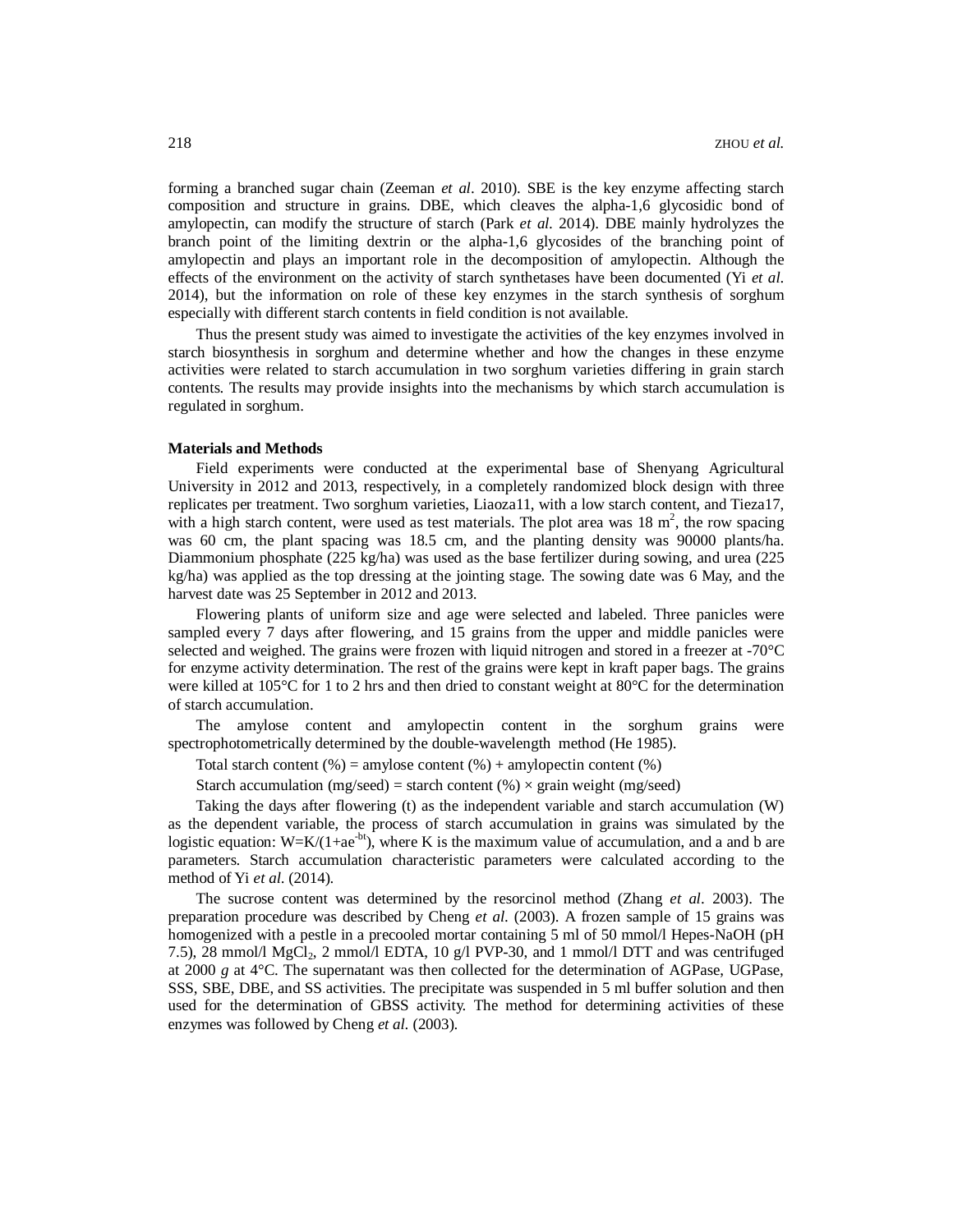Data were statistically analyzed with SPSS 19.0. As the data from both years showed the same tendencies, they were averaged. Means were compared by Duncan's new multiple range test at the significance level of 0.05 (Yi *et al*. 2014). The logistic curve equation of starch accumulation (W) with days after flowering (t) was fitted with CurveExpert software V1.3.

### **Results and Discussion**

The accumulation of starch in the sorghum grains varied in an "S" curve with days after flowering (Fig. 1); therefore, the process was fitted by a logistic equation (Table 1). During the grain-filling stage, the accumulation of total starch, amylose and amylopectin in Tieza17 was consistently higher than that in Liaoza11. The maximum starch accumulation of total starch, amylose and amylopectin in Tieza17 and Liaoza11 was 29.60, 4.86 and 25.50 mg/seed, and 16.91, 2.66 and 14.39 mg/seed, respectively. The  $C_0$ ,  $V_{mean}$  and  $V_{max}$  of Tieza17 were higher than those of Liaoza11 (Table 2).



Fig. 1. Accumulation quantity and ratio of total starch, amylose and amylopectin in grains of two sorghum cultivars. Solid frames represent Tieza17, hollow frames represent Liaoza11. Dotted lines represent total starch accumulation ratio, solid lines represent total starch accumulation quantity.

The sucrose content in the two sorghum varieties decreased (Fig. 2). From the 21st day after flowering, the sucrose content in Liaoza11 was significantly higher than that in Tieza17, indicating that the metabolism of sucrose degradation in the high-starch sorghum grains was robust, which provided a good foundation for the accumulation of starch in grains.

Activities of SS and UGPase in Liaoza11 and Tieza17 were both reached a peak 21 days after flowering (Fig. 3). The change in SS and UGPase in the two sorghum varieties was consistent and basically synchronized with the starch accumulation rate, indicating that SS and UGPase were closely related to starch accumulation, but the differences in the activities of the two enzymes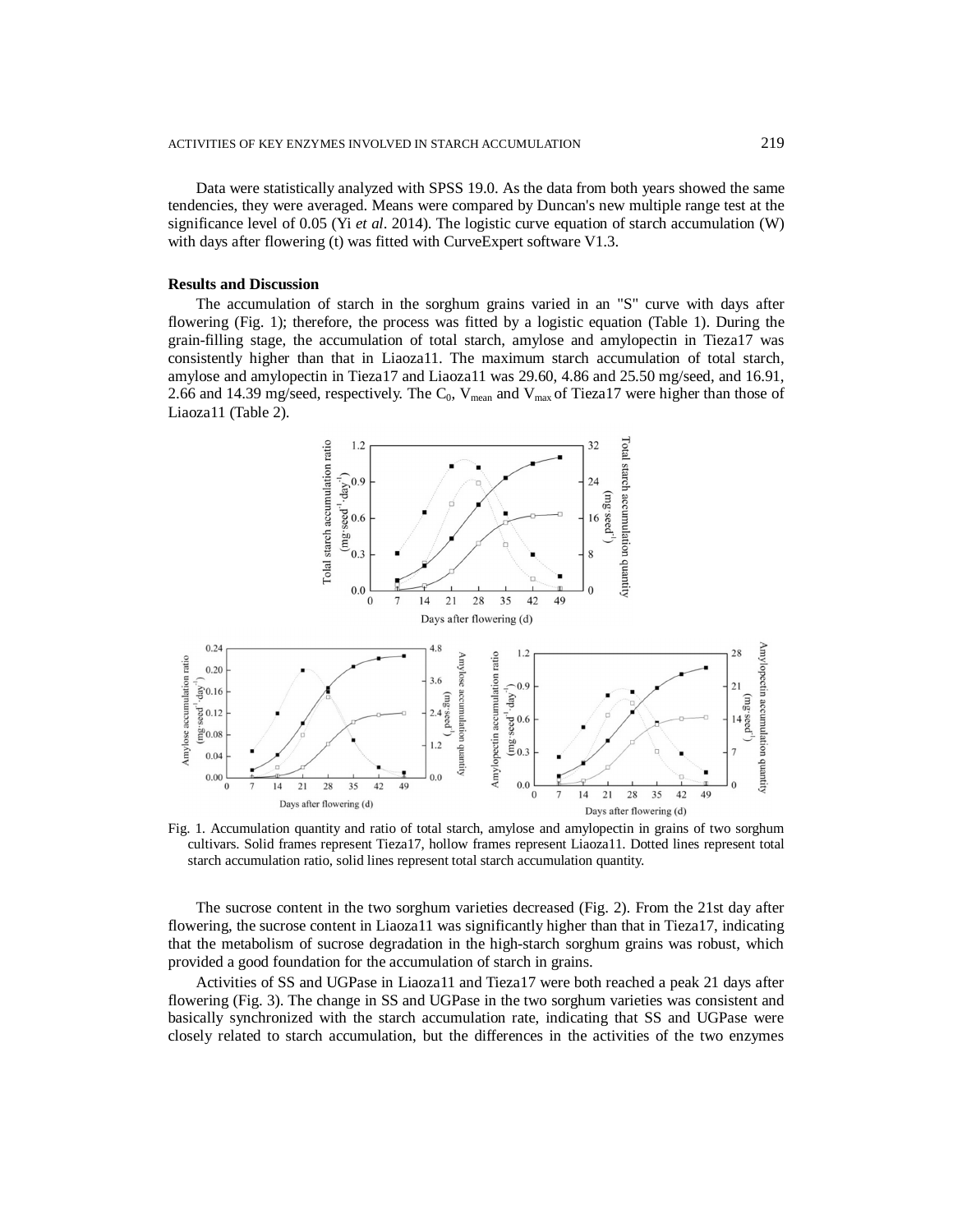were not significant between the two varieties, suggesting that they were not the reasons for the differences in starch accumulation in the two varieties, which was partly consistent with the findings of Ke *et al*. (2020) who found the UGPase activity was not different between sorghum varieties especially during early filling stage.

| Starch<br>accumulation       | Varieties           | Logistic equation              | Standard<br>error | Correlated<br>coefficient |
|------------------------------|---------------------|--------------------------------|-------------------|---------------------------|
| Total starch<br>accumulation | Tieza <sub>17</sub> | $W=29.60/(1+33.32e^{-0.145t})$ | 1.266             | $0.996***$                |
|                              | Liaoza11            | $W=16.91/(1+343.2e^{-0.222t})$ | 1.082             | $0.992**$                 |
| Amylose<br>accumulation      | Tieza <sub>17</sub> | $W=4.86/(1+38.09e^{-0.155t})$  | 0.380             | $0.987**$                 |
|                              | Liaoza11            | $W=2.66/(1+870.9e^{-0.240t})$  | 0.191             | $0.991***$                |
| Amylopectin<br>accumulation  | Tieza <sub>17</sub> | $W=25.50/(1+24.63e^{-0.123t})$ | 1.795             | $0.985***$                |
|                              | Liaoza11            | $W=14.39/(1+297.5e^{-0.219t})$ | 0.835             | $0.993***$                |

**Table 1. Logistic equation of total starch accumulation, amylose accumulation and amylopectin accumulation quantity in sorghum grains.**

W, accumulation quantity; t, days after flowering; \*\*, significant at 0.01 level.

**Table 2. Starch accumulation characteristic parameters in sorghum grains.**

| Starch accumulation<br>characteristic<br>parameters | Total starch<br>accumulation quantity |         | Amylose accumulation<br>quantity |         | Amylopectin<br>accumulation quantity |                     |
|-----------------------------------------------------|---------------------------------------|---------|----------------------------------|---------|--------------------------------------|---------------------|
|                                                     | Liaoza11                              | Tieza17 | Liaoza11                         | Tieza17 | Liaoza11                             | Tieza <sub>17</sub> |
| $C_0$                                               | 0.049                                 | 0.863   | 0.003                            | 0.142   | 0.048                                | 1.043               |
| T(d)                                                | 47.00                                 | 55.89   | 47.47                            | 53.41   | 47.05                                | 56.04               |
| $V_{\text{mean}}$ (mg/seed/d)                       | 0.360                                 | 0.530   | 0.056                            | 0.091   | 0.306                                | 0.456               |
| $T_{V_{\text{max}}}(d)$                             | 26.30                                 | 24.19   | 28.28                            | 23.22   | 26.04                                | 25.85               |
| $V_{\text{max}}$ (mg/seed/d)                        | 0.939                                 | 1.073   | 0.159                            | 0.187   | 0.787                                | 0.788               |

 $C_0$ : initial potential, T: accumulation duration, V<sub>mean</sub>: mean accumulation rate, T<sub>Vmax</sub>: time reaching the maximum accumulation rate,  $V_{\text{max}}$ : maximum accumulation rate.

AGPase is generally considered to be a key enzyme in the biosynthesis of starch and a ratelimiting enzyme in starch synthesis (Li *et al*. 2011, Tuncel and Okita 2013). Stark *et al*. (1992) reported that the AGPase gene was transformed into potato, and the starch content of transgenic potato increased by 30%. In the present experiment, the dynamic change in AGPase activity was consistent with the change in the starch accumulation rate and grain-filling rate. In addition, the difference in AGPase activities in the two varieties was significant during the whole filling stage, indicating that AGPase is the key enzyme that induced differences in the starch between the two sorghum varieties.

There was no significant difference in SSS activity between the two varieties. The SBE activity in Liaoza11 was higher than that in Tieza17 before 21 days after flowering, while the SBE activity in Tieza17 was significantly higher than that in Liaoza11 after 28 days after flowering (Fig. 3). The DBE activity in Liaoza11 was significantly higher than that in Tieza17 21 days after flowering. The main function of GBSS is to catalyze the synthesis of amylose (Zeeman *et al*. 2010). In this study, the activity of GBSS in Tieza17 was significantly higher than that in Liaoza11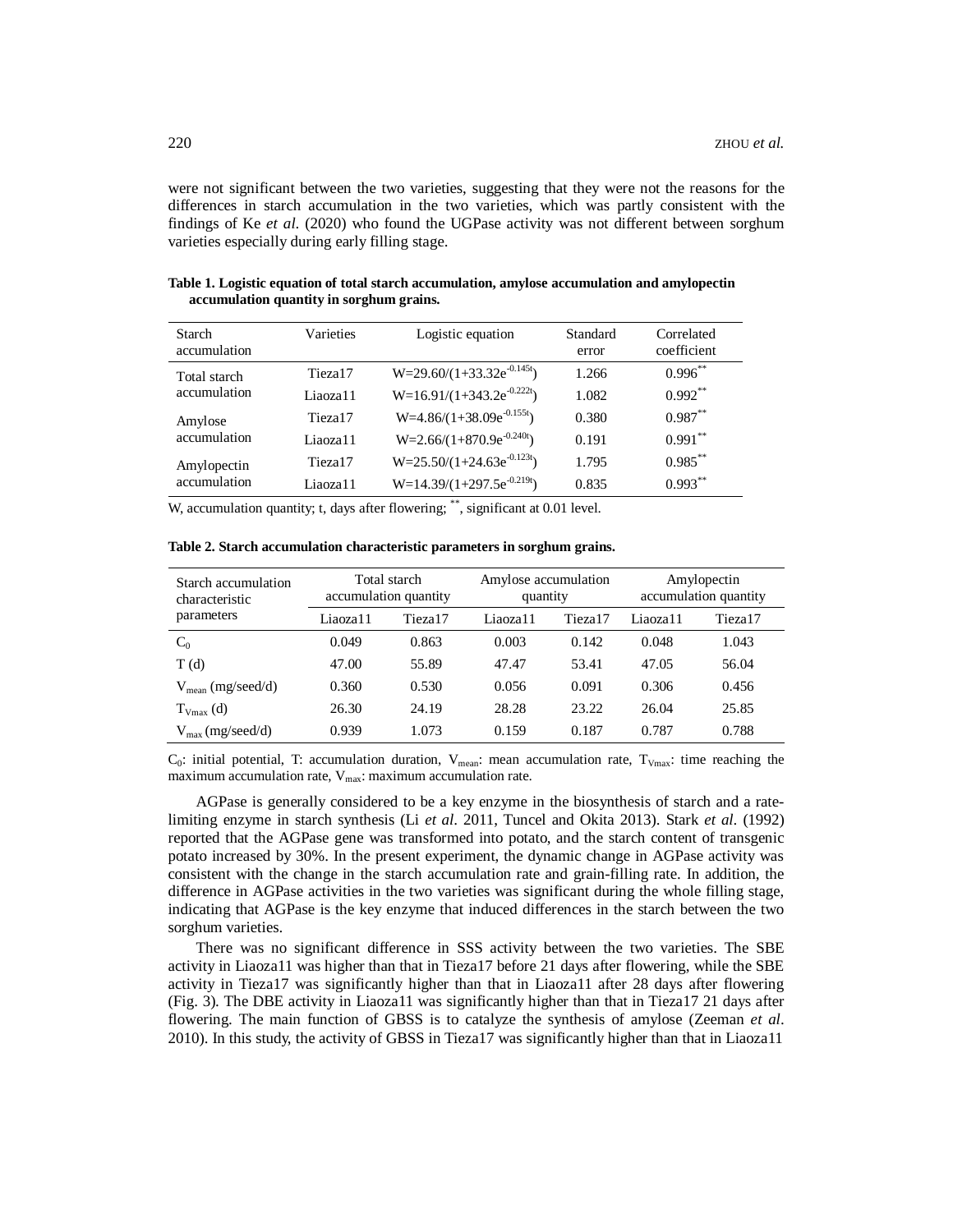





Fig. 3. Changes in activities of the enzymes involved in starch synthesis in grains of two sorghum cultivars. LZ11, Liaoza11; TZ17, Tieza17.

throughout the whole filling stage, but the difference in the amylose content in the two varieties was mainly observed at the early stage of grain filling, *i.e*., during the first 28 days after flowering. This difference was mainly due to the relatively high activity of SBE in the Tieza17 grains at the late filling stage and the relatively low activity of DBE, which resulted in the difference in amylopectin accumulation and the amylopectin accumulation rate in both varieties. Li *et al*. (2005)